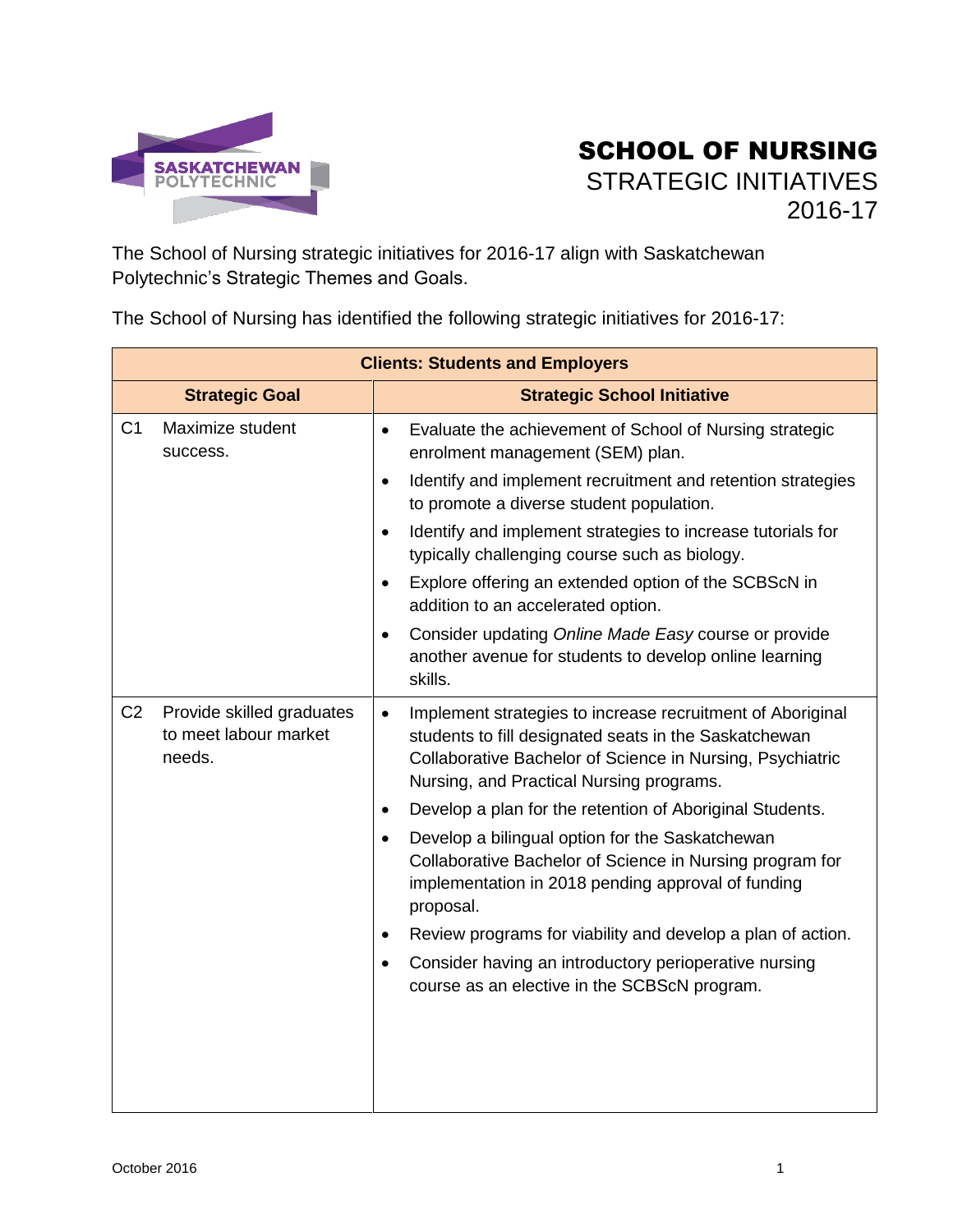| <b>Strategic Theme 1: Making Successful Careers Possible</b>                                                                 |                                                                                                                                                                                                                                                                                                                                                                                                                                                                                                                                                                                                                                                                                                              |  |
|------------------------------------------------------------------------------------------------------------------------------|--------------------------------------------------------------------------------------------------------------------------------------------------------------------------------------------------------------------------------------------------------------------------------------------------------------------------------------------------------------------------------------------------------------------------------------------------------------------------------------------------------------------------------------------------------------------------------------------------------------------------------------------------------------------------------------------------------------|--|
| <b>Strategic Goal</b>                                                                                                        | <b>Strategic School Initiative</b>                                                                                                                                                                                                                                                                                                                                                                                                                                                                                                                                                                                                                                                                           |  |
| IP1.1 Anticipate and respond<br>strategically to employers'<br>programming needs.                                            | Implement Occupational Health Nursing program.<br>$\bullet$<br>Implement Emergency Nursing program.<br>$\bullet$<br>Implement SCBScN Year 4 in Swift Current.<br>٠<br>Evaluate the SCBScN pilot in North Battleford and<br>٠<br>determine future program delivery.<br>Develop an After Degree Nursing Program for the SCBScN<br>$\bullet$<br>program for implementation in September 2017.<br>Explore development a bilingual Practical Nursing program.<br>٠<br>Explore development of a Francophone Medical Device<br>Reprocessing Technician program.<br>Explore expansion of authorized practice courses.<br>$\bullet$<br>Explore offering a part-time stream for the Practical Nursing<br>٠<br>program. |  |
| IP1.2 Facilitate learning<br>pathways to support<br>lifelong learning.                                                       | Develop a pathway for students to ladder into other<br>$\bullet$<br>programs (base program to continuing education programs,<br>courses, workshops).<br>Apply to implement a direct entry option for the Bachelor of<br>$\bullet$<br>Psychiatric Nursing program in 2018.<br>Address transfer credit for APHY 162 and APHY 262 to the<br>SCBScN program.                                                                                                                                                                                                                                                                                                                                                     |  |
|                                                                                                                              | <b>Strategic Theme 2: Advancing Economic and Social Prosperity</b>                                                                                                                                                                                                                                                                                                                                                                                                                                                                                                                                                                                                                                           |  |
| <b>Strategic Goal</b>                                                                                                        | <b>Strategic School Initiative</b>                                                                                                                                                                                                                                                                                                                                                                                                                                                                                                                                                                                                                                                                           |  |
| IP2.1 Advance strategic<br>partnerships and<br>alliances.                                                                    | Explore further partnerships with Aboriginal communities.<br>$\bullet$                                                                                                                                                                                                                                                                                                                                                                                                                                                                                                                                                                                                                                       |  |
| IP2.2 Increase the participation<br>and success of<br>Aboriginal, international,<br>newcomers and other<br>diverse learners. | Explore partnership opportunities for the recruitment of<br>$\bullet$<br>international students for nursing programs.<br>Explore options for international projects such as in Saudi<br>$\bullet$<br>Arabia.<br>Expand opportunities for international nursing experiences<br>$\bullet$<br>for students and faculty.<br>SCBScN student experience in Herbertpur, India in<br>$\circ$<br>September 2016<br>Practical Nursing student experience in Brown's Town,<br>$\circ$<br>Jamaica                                                                                                                                                                                                                        |  |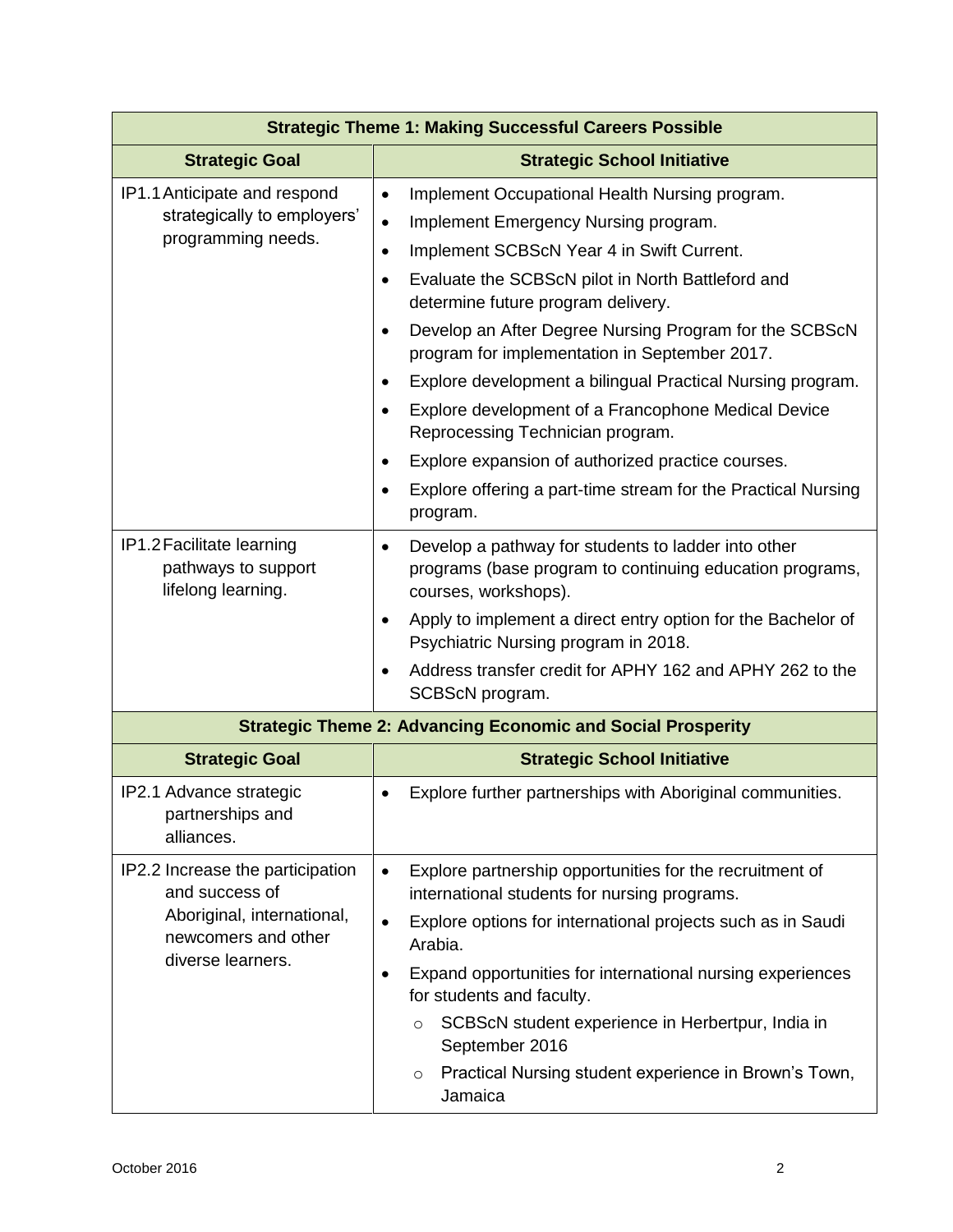|                                                     | Psychiatric Nursing student experience in Ternopil,<br>$\circ$<br>Ukraine                                                                                                                                  |
|-----------------------------------------------------|------------------------------------------------------------------------------------------------------------------------------------------------------------------------------------------------------------|
|                                                     | Host two faculty from Nanchong, China in fall 2016<br>$\circ$                                                                                                                                              |
|                                                     | Continue SCBScn student experience in Colima, Mexico<br>$\circ$                                                                                                                                            |
| IP2.3 Foster a culture of social<br>responsibility. | Track the engagement in service initiatives by faculty, staff<br>$\bullet$<br>and students.<br>Engage Psychiatric Nursing student clinical practice                                                        |
|                                                     | experience in La Ronge.                                                                                                                                                                                    |
|                                                     | <b>Strategic Theme 3: Pursuing Excellence in Program Quality and Innovation</b>                                                                                                                            |
| <b>Strategic Goal</b>                               | <b>Strategic School Initiative</b>                                                                                                                                                                         |
| IP3.1 Optimize program quality.                     | Develop interprofessional education plan that includes<br>$\bullet$<br>classroom, lab and clinical practice education.                                                                                     |
|                                                     | Engage in the Saskatchewan Registered Nurses'<br>Association (SRNA) program approval process for the<br>Collaborative Nurse Practitioner Program with a site visit in<br>May 2017.                         |
|                                                     | Engage in the Operating Room Nurses Association of<br>Canada (ORNAC) approval process for the Perioperative<br>Nursing RN program in March 2017.                                                           |
|                                                     | Implement the Academic Model for the following programs:<br>Diabetes Education for Health Care Providers<br>$\circ$<br><b>Perioperative Nursing LPN</b><br>$\circ$<br>Perioperative Nursing RN.<br>$\circ$ |
|                                                     | Develop plan for implementation of the academic model for<br>٠<br>2017-18.                                                                                                                                 |
|                                                     | Establish curriculum coordinator positions for the Practical<br>$\bullet$<br>Nursing and Psychiatric Nursing programs.                                                                                     |
|                                                     | Establish curriculum committees for the Practical Nursing<br>$\bullet$<br>and Psychiatric Nursing programs.                                                                                                |
|                                                     | Develop and implement indigenization across the School of<br>$\bullet$<br>Nursing.                                                                                                                         |
|                                                     | Review and revise the SCBScN curricular framework and<br>$\bullet$<br>microcurriculum.                                                                                                                     |
|                                                     | Review and revise the Psychiatric Nursing diploma program<br>$\bullet$<br>curricular framework and microcurriculum.                                                                                        |
|                                                     | Implement the revised IEN assessment tools in January<br>$\bullet$<br>2017.                                                                                                                                |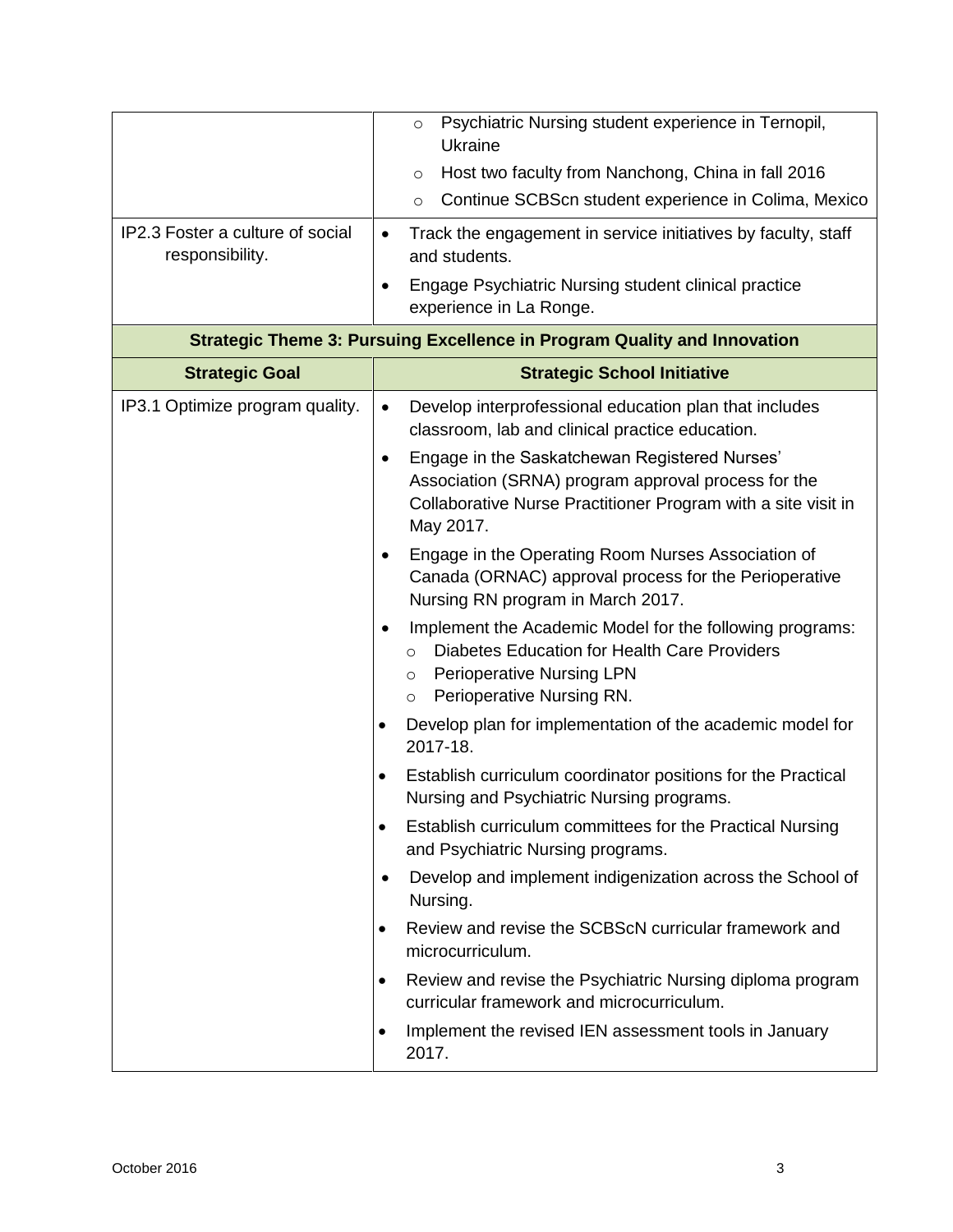|                                                                       | Offer clinical teaching workshops for the School of Nursing<br>$\bullet$<br>faculty.                                                                                                                                                     |  |  |
|-----------------------------------------------------------------------|------------------------------------------------------------------------------------------------------------------------------------------------------------------------------------------------------------------------------------------|--|--|
|                                                                       | Develop a faculty development plan.<br>$\bullet$                                                                                                                                                                                         |  |  |
|                                                                       | Provide professional development for professional services<br>$\bullet$<br>staff.                                                                                                                                                        |  |  |
|                                                                       | Provide professional development opportunities for faculty.<br>$\bullet$                                                                                                                                                                 |  |  |
| IP3.2 Use creative solutions to<br>enhance the learning<br>experience | Host the Canadian Association of Practical Nurse Educators<br>$\bullet$<br>(CAPNE) conference in Saskatoon October 18-20, 2017.                                                                                                          |  |  |
| IP3.3 Grow applied research.                                          | Complete the International Minerals Innovation Institute<br>$\bullet$<br>(IMII) project on Enhancing Cultures of Safety and Safety<br>Engagement in the Saskatchewan Mining Industry: A<br>Collaborative and Multi-Disciplinary Inquiry. |  |  |
|                                                                       | Support the implementation of the SHRF research project.                                                                                                                                                                                 |  |  |
|                                                                       | Facilitate implementation of the two ARRTS projects, two<br>$\bullet$<br>SARP projects, four Internal Scholarship Grants, and two<br><b>Collaborative Research Grants.</b>                                                               |  |  |
|                                                                       | Host two professors and PhD student from China in<br>$\bullet$<br>September who will provide guest lectures and share best<br>practices.                                                                                                 |  |  |
|                                                                       | Explore participation in the International Nursing Skills<br>$\bullet$<br>Contest being held in Shanghai, China.                                                                                                                         |  |  |
|                                                                       | Conduct sessions for individuals interested in pursuing PhD                                                                                                                                                                              |  |  |
|                                                                       | Develop a mentorship plan for research.<br>$\bullet$                                                                                                                                                                                     |  |  |
|                                                                       | Implement strategies to promote retention and support of<br>٠<br>faculty with PhDs such as offering release time for research,<br>providing support for establishing a program of research,<br>and providing start-up funds.             |  |  |
| <b>Strategic Theme 4: Leading Organizational Effectiveness</b>        |                                                                                                                                                                                                                                          |  |  |
| <b>Strategic Goal</b>                                                 | <b>Strategic School Initiative</b>                                                                                                                                                                                                       |  |  |
| P <sub>1</sub><br>Optimize service<br>excellence.                     | Provide faculty and staff to take service excellence<br>$\bullet$<br>workshop.                                                                                                                                                           |  |  |
| P <sub>2</sub><br>Become the employer of<br>choice.                   | Implement the recommendations of the School of Nursing<br>$\bullet$<br>Employee Engagement Teams.<br>Maintain market stipend for faculty and staff.<br>$\bullet$                                                                         |  |  |
|                                                                       | Celebrate the School of Nursing 50 <sup>th</sup> anniversary.<br>$\bullet$                                                                                                                                                               |  |  |